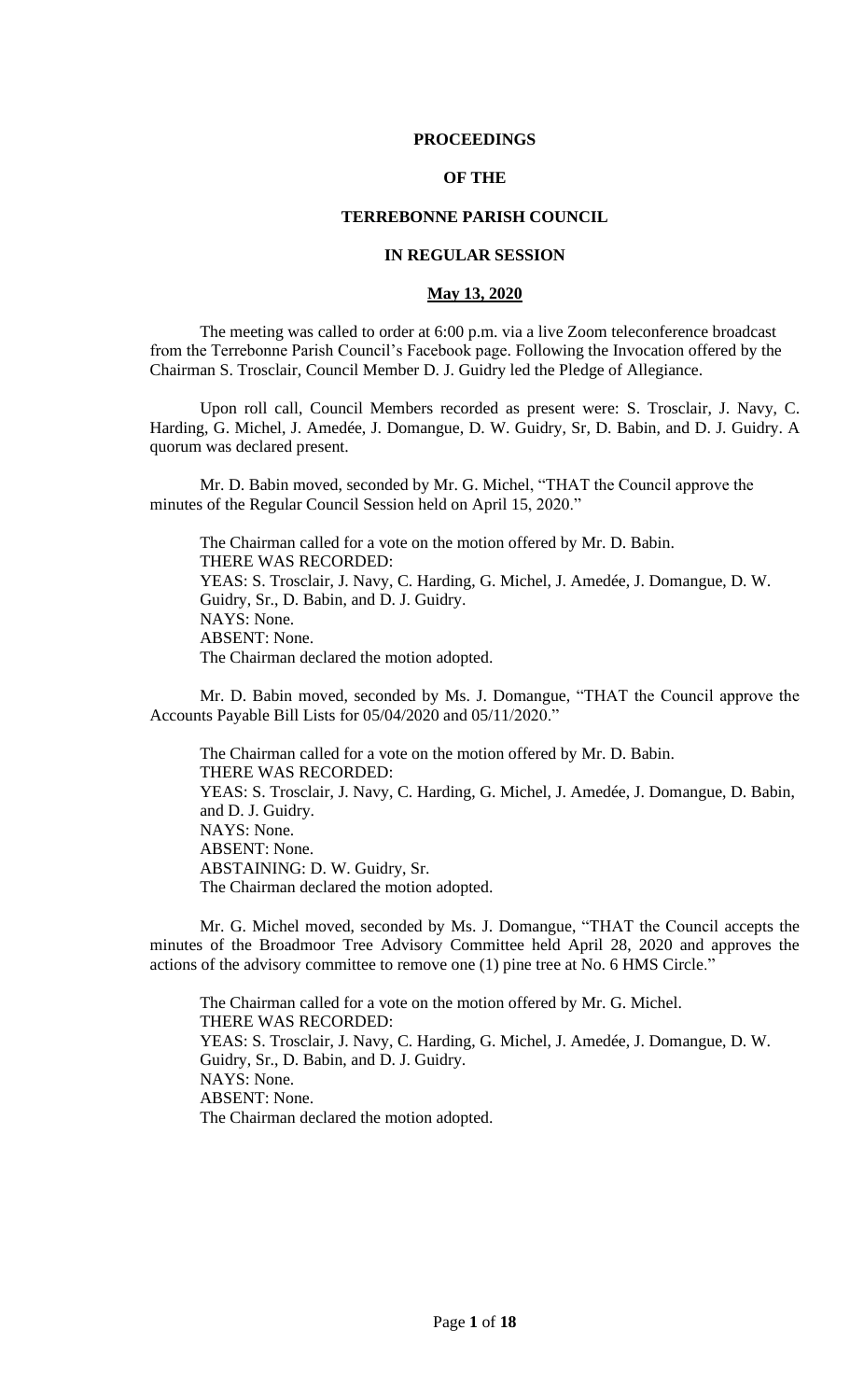OFFERED BY: MR. D. J. GUIDRY SECONDED BY: MR. D. BABIN

#### **RESOLUTION NO. 20-130**

**WHEREAS***,* on April 16, 2020 bids were received by the Terrebonne Parish Consolidated Government (TPCG) for Bid 20-FIRE-18 Purchase of 55 sets of New/Unused Bunker Gear for the Houma Fire Department (HFD), and

**WHEREAS,** after careful review by the Purchasing Division, and Keith Ward, Fire Chief, it has been determined that the lowest qualified bid is that of North American Fire Equipment Company (NAFECO) in the amount of One Hundred Sixteen Thousand, Nine Hundred, Six Dollars and Ninety Cents (\$116,906.90) for item #1, Five Hundred Fifty Dollars (\$550.00) for Item #2 and One Hundred Fifty-Two Dollars and Fourteen Cents (\$152.14) for Item #3. The bids of Casco Industries and Delta Industrial Service & Supply must be rejected for failure to comply with the "Instructions for Bidders" and/or meet the specifications, and

**WHEREAS,** Parish Administration has concurred with the recommendation that the bid of (NAFECO) be accepted at the aforementioned price for Bid 20-FIRE-18 Purchase of 55 sets of New/Unused Bunker Gear and the bids of Casco Industries and Delta Industrial Service & Supply be rejected as per the attached documents, and

**NOW, THEREFORE BE IT RESOLVED** by the Terrebonne Parish Council, on behalf of the Terrebonne Parish Consolidated Government, that the recommendation of Parish Administration is approved for the purchase bunker gear for the HFD, as per attached documents.

THERE WAS RECORDED: YEAS: S. Trosclair, J. Navy, C. Harding, G. Michel, J. Amedée, J. Domangue, D. W. Guidry, Sr., D. Babin and D. J. Guidry. NAYS: None. NOT VOTING: None. ABSENT: None. The Chairman declared the resolution adopted this 13th day of May, 2020.

\*\*\*\*\*\*\*\*\*\*

OFFERED BY: MR. C. HARDING SECONDED BY: MR. D. W. GUIDRY, SR.

#### **RESOLUTION NO. 20-131**

A resolution authorizing the execution of Change Order No. 2 for the Construction Agreement for Parish Project No. 02-DRA-28, Forced Drainage Project 1-1A (Statewide Flood Control) Phase 4 Pump Station Project, Terrebonne Parish, Louisiana.

**WHEREAS**, the Terrebonne Parish Consolidated Government entered into a contract dated February 2, 2019 with River Road Construction Inc., for Parish Project No. 02-DRA-28, Forced Drainage Project 1-1A (Statewide Flood Control) Phase 4 Pump Station Project, Terrebonne Parish, Louisiana, and

**WHEREAS,** this change order is necessary to increase contract time by Fourteen (14) days due to unanticipated adverse weather delays, and

**WHEREAS**, this Change Order No. 2 has been recommended by the Engineer, T. Baker Smith, LLC, for this project, and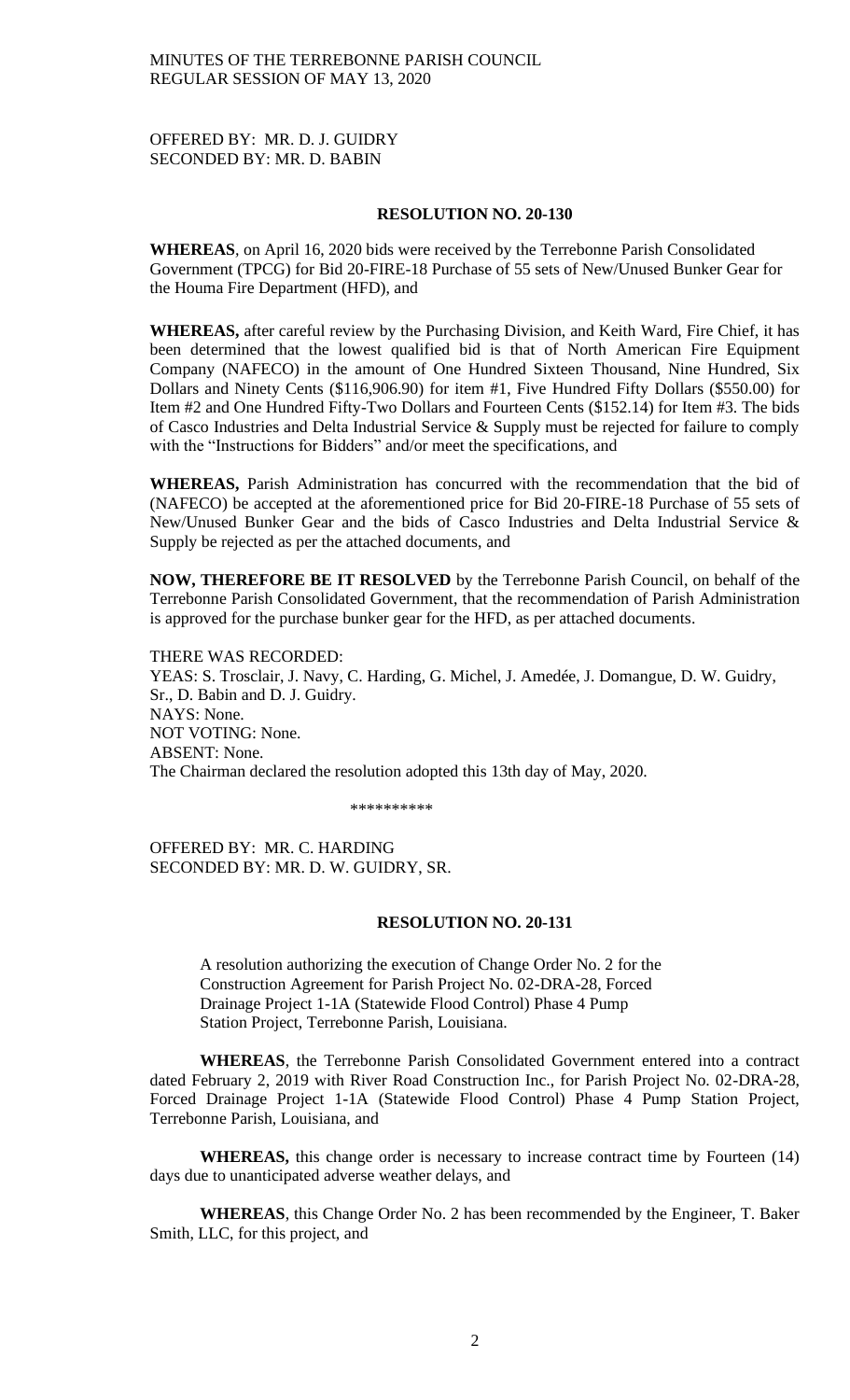**NOW, THEREFORE BE IT RESOLVED,** that the Terrebonne Parish Council on behalf of the Terrebonne Parish Consolidated Government, does hereby approve and authorize the execution by Terrebonne Parish President Gordon E. Dove of Change Order No. 2 to the construction agreement with River Road Construction Inc. for Parish Project No. 02-DRA-28, Forced Drainage Project 1-1A (Statewide Flood Control) Phase 4 Pump Station Project, Terrebonne Parish, Louisiana, for an increase in construction time of Fourteen (14) days with no change in Contract Price, and

**BE IT FURTHER RESOLVED,** that a certified copy of the resolution be forwarded to Engineer, T. Baker Smith, LLC.

THERE WAS RECORDED: YEAS: S. Trosclair, J. Navy, C. Harding, G. Michel, J. Amedée, J. Domangue, D. W. Guidry, Sr., D. Babin and D. J. Guidry. NAYS: None. NOT VOTING: None. ABSENT: None. The Chairman declared the resolution adopted on this  $13<sup>th</sup>$  day of May, 2020. **\* \* \* \* \* \***

OFFERED BY: MR. J. AMEDĖE SECONDED BY: MR. D. BABIN

# **RESOLUTION NO. 20-132**

A Resolution providing approval of Amendment No. 1 to the Engineering Agreement for Parish Project No. 18-SEW-02, Martin Luther King Sanitary Sewer Assessment Project, Terrebonne Parish, Louisiana.

**WHEREAS**, the Terrebonne Parish Consolidated Government did enter into an Engineering Agreement with GIS Engineering, LLC dated March 19, 2018, recordation number 1554237, for construction of the Martin Luther King Sanitary Sewer Assessment Project, identified as Parish Project No. 18-SEW-02, and

**WHEREAS**, the Engineering Agreement between Owner and Engineer provides for certain limitations for Basic Services, and

**WHEREAS**, the Terrebonne Parish Consolidated Government is desirous of completing the final design phase of the project, and

**WHEREAS**, Amendment No. 1 proposes to increase the fees to the final design phase of the project, by \$17,000.00,

**NOW THEREFORE BE IT RESOLVED**, by the Terrebonne Parish Council, on behalf of the Terrebonne Parish Consolidated Government, does hereby approve this Amendment No. 1 to the Engineering Agreement for an increase of \$17,000.00 and authorizes Parish President Gordon E. Dove to execute this Amendment No. 1 for the Martin Luther King Sanitary Sewer Assessment Project, Parish Project No. 18-SEW-02, with GIS Engineering, LLC, and

**BE IT FURTHER RESOLVED,** that a certified copy of the resolution be forwarded to the Engineer, GIS Engineering, LLC.

#### THERE WAS RECORDED:

YEAS: S. Trosclair, J. Navy, C. Harding, G. Michel, J. Amedée, J. Domangue, D. W. Guidry, Sr., D. Babin and D. J. Guidry.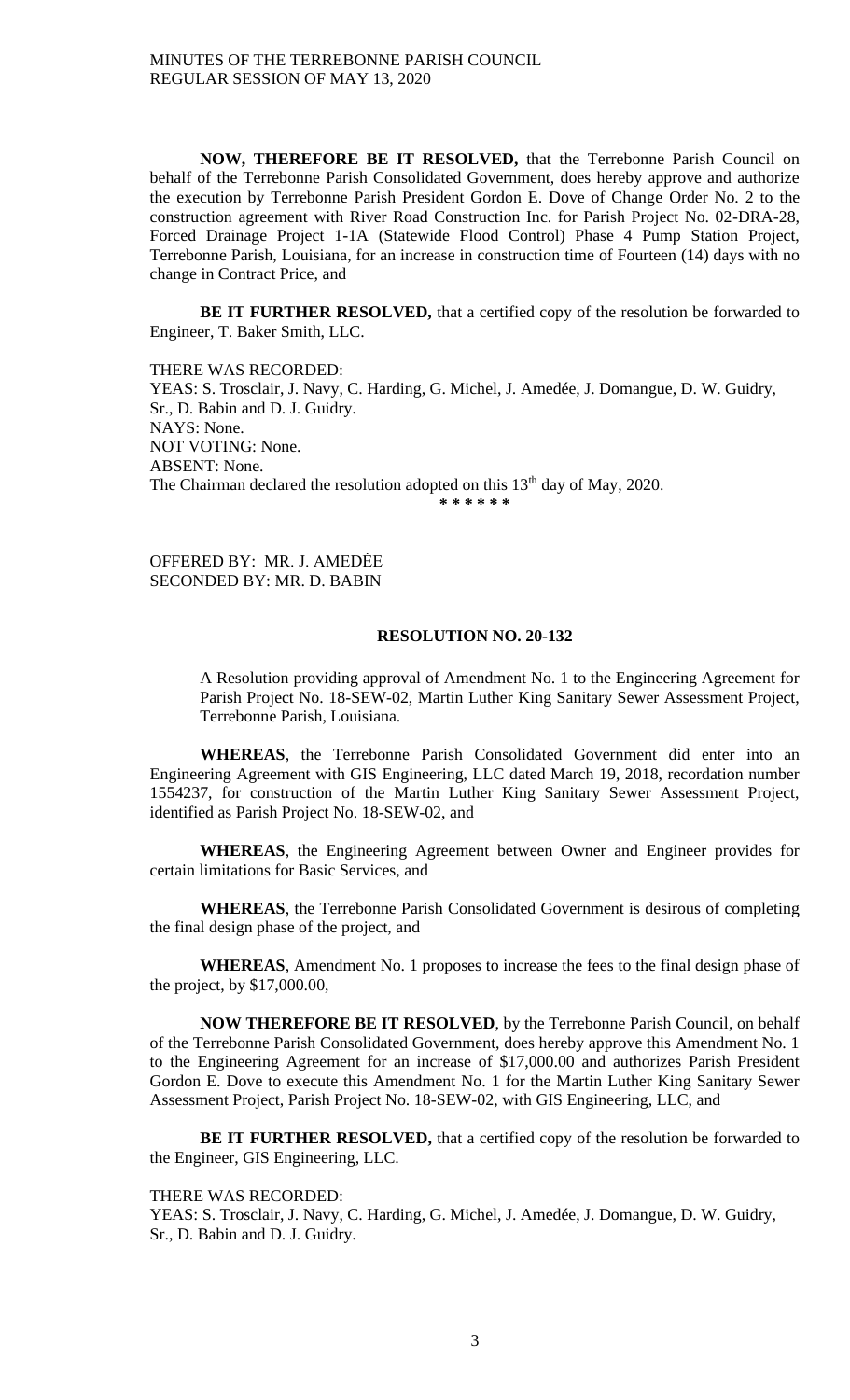NAYS: None. NOT VOTING: None. ABSENT: None. The Chairman declared this resolution adopted this 13th day of May, 2020.

\* \* \* \* \* \* \* \*

OFFERED BY: MR. D. BABIN SECONDED BY: MR. G. MICHEL

#### **RESOLUTION NO. 20-133**

Resolution authorizing the Department of Utilities to enter into a contract with Sol Construction, LLC for the Parish Project No. 19-ELECTGEN-42 Hurricane Barry FEMA/HMGP Diesel Plant Roof Replacement.

**WHEREAS,** the Terrebonne Parish Consolidated Government, Department of Utilities, Electric Generation Division solicited proposals for the Parish Project No. 19-ELECTGEN-42 Hurricane Barry FEMA/ HMGP Diesel Plant Roof Replacement on April 2, and

**WHEREAS,** Providence Engineering and Design, LLC, along with Parish Attorney has reviewed the proposals submitted and recommends the proposal of Sol Construction, LLC as the lowest and best proposal offered in the amount of \$34,000.00, and

**WHEREAS,** the Division reserves the right to increase or decrease the amount of the price stated in the proposal, as determined by actual needs and availability of appropriated funds, and

**NOW, THEREFORE BE IT RESOLVED,** by the Terrebonne Parish Council, on behalf of the Terrebonne Parish Consolidated Government, that the Department of Utilities be, and they are hereby, authorized to contract with Sol Construction, LLC, for Parish Project No. 19-ELECTGEN-42 Hurricane Barry FEMA/HMGP Diesel Plant Roof Replacement in the estimated amount of \$34,000.00

**BE IT FURTHER RESOLVED,** that the President of Terrebonne Parish Consolidated Government, be and he is hereby authorized and empowered to sign a contract for and on behalf of the Terrebonne Parish Consolidated Government with Sol Construction, LLC, upon receipt of the performance and payment bonds in the amount of the contract price, and

**BE IT FURTHER RESOLVED,** that upon receipt of the required certificates of insurance evidencing coverage as provided in the project specifications and upon execution and recordation of all the contract documents, that the Engineer is hereby authorized to issue the Notice to Proceed to the Contractor to commence work of the project.

THERE WAS RECORDED: YEAS: S. Trosclair, J. Navy, C. Harding, G. Michel, J. Amedée, J. Domangue, D. W. Guidry, Sr., D. Babin and D. J. Guidry. NAYS: None. NOT VOTING: None. ABSENT: None. The Chairman declared this resolution adopted this 13th day of May 2020.

\* \* \* \* \* \* \* \* \* \* \* \*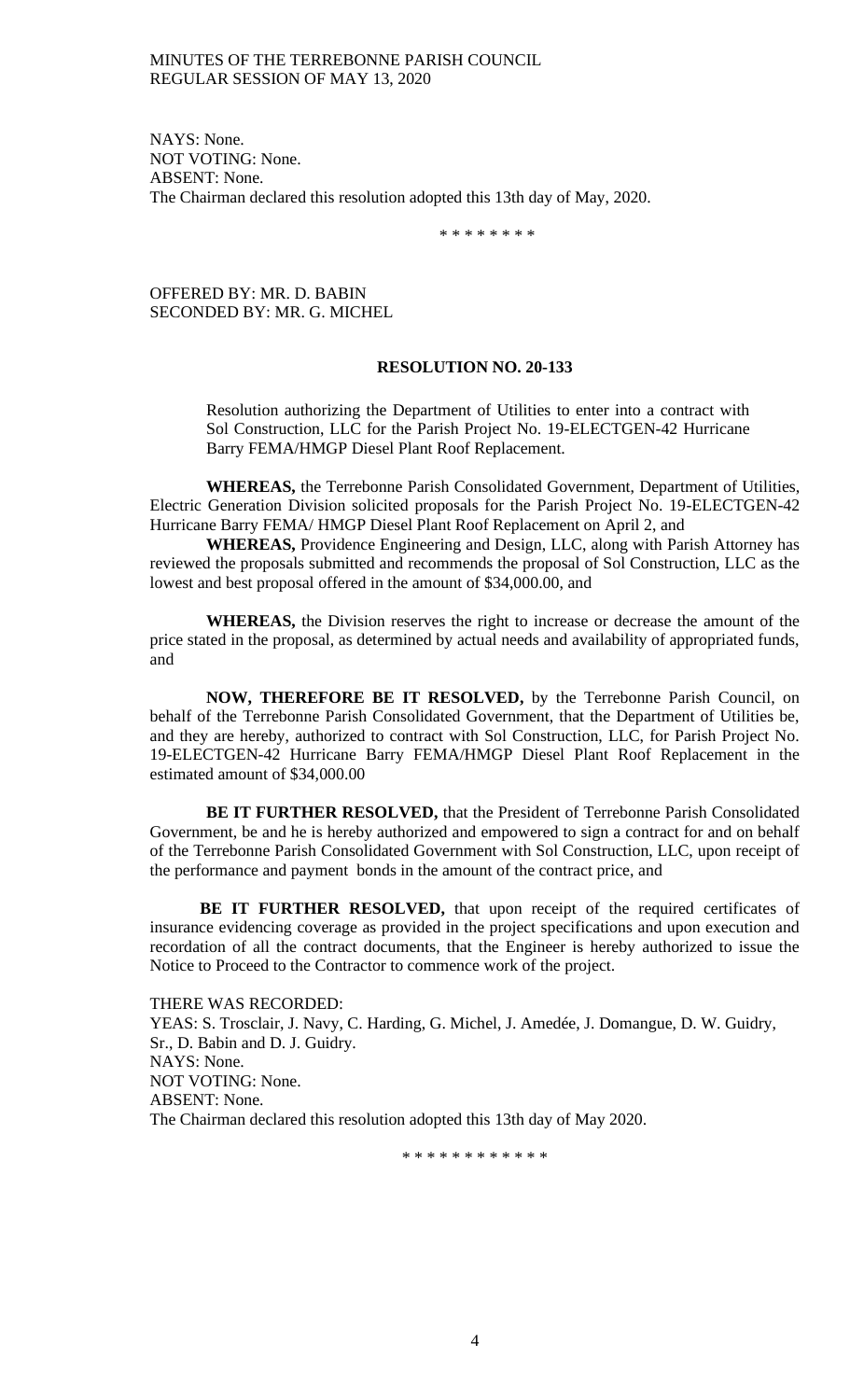## OFFERED BY: MR. D. BABIN SECONDED BY: MR. D. J. GUIDRY

#### **RESOLUTION NO. 20-134**

**WHEREAS,** quotes were obtained by the Terrebonne Parish Consolidated Government for the purpose of installing a bulkhead at the Texas Gulf Pump Station, and

**WHEREAS,** after careful review by Carl Ledet, Forced Drainage Superintendent and David Rome, Public Works Director it has been determined that the quoted price of One Hundred Fifty One Thousand, Five Hundred Dollars (\$151,500.00) from Norris & Boudreaux Contractors for the bulkhead installation should be accepted per attached documents, and

**WHEREAS,** the Parish Administration has recommended the acceptance of the price for the aforementioned bulkhead installation at the cost of One Hundred Fifty One Thousand, Five Hundred Dollars (\$151,500.00) as per attached documents, and

**NOW, THEREFORE BE IT RESOLVED,** by the Terrebonne Parish Council, on behalf of the Terrebonne Parish Consolidated Government, that the recommendation of the Parish Administration be approved and that the bulkhead installation be accepted as per the attached documents.

**WHEREUPON,** the motion was put to a vote and the vote thereon was as follows:

THERE WAS RECORDED: YEAS: S. Trosclair, J. Navy, C. Harding, G. Michel, J. Amedée, J. Domangue, D. W. Guidry, Sr., D. Babin and D. J. Guidry. NAYS: None. NOT VOTING: None. ABSENT: None.

The Chairman declared this resolution adopted on this 13th day of May, 2020.

\* \* \* \* \* \* \* \* \*

Mr. D. Babin moved, seconded by Mr. J. Amedée, "THAT the Council introduce an ordinance to authorize the lease of office space located at 8026 Main Street, Suite 404, Houma, LA, to the Louisiana Workforce Commission; to authorize the Parish President to execute any and all documents necessary to lease office space to the Louisiana Workforce Commission and calling a public hearing on Wednesday, May 27, 2020 at 6:30 p.m."

The Chairman called for a vote on the motion offered by Mr. D. Babin. THERE WAS RECORDED: YEAS: S. Trosclair, J. Navy, C. Harding, G. Michel, J. Amedée, J. Domangue, D. W. Guidry, Sr., D. Babin, and D. J. Guidry. NAYS: None. ABSENT: None. The Chairman declared the motion adopted.

Mr. J. Amedée moved, seconded by Mr. D. Babin, "THAT the Council introduce an ordinance to authorize the Parish President to accept and execute on the behalf of the Terrebonne Parish Consolidated Government a Cooperative Endeavor Agreement for the installation of gas main facilities and statement of servitudes and rights-of-ways for Cameron Isles Business Park Unit 1 and to address other matters relative thereto and calling a public hearing on said matter on Wednesday, May 27, 2020 at 6:30 p.m."

The Chairman called for a vote on the motion offered by Mr. J. Amedée. THERE WAS RECORDED: YEAS: S. Trosclair, J. Navy, C. Harding, G. Michel, J. Amedée, J. Domangue, D. W.

Guidry, Sr., D. Babin, and D. J. Guidry.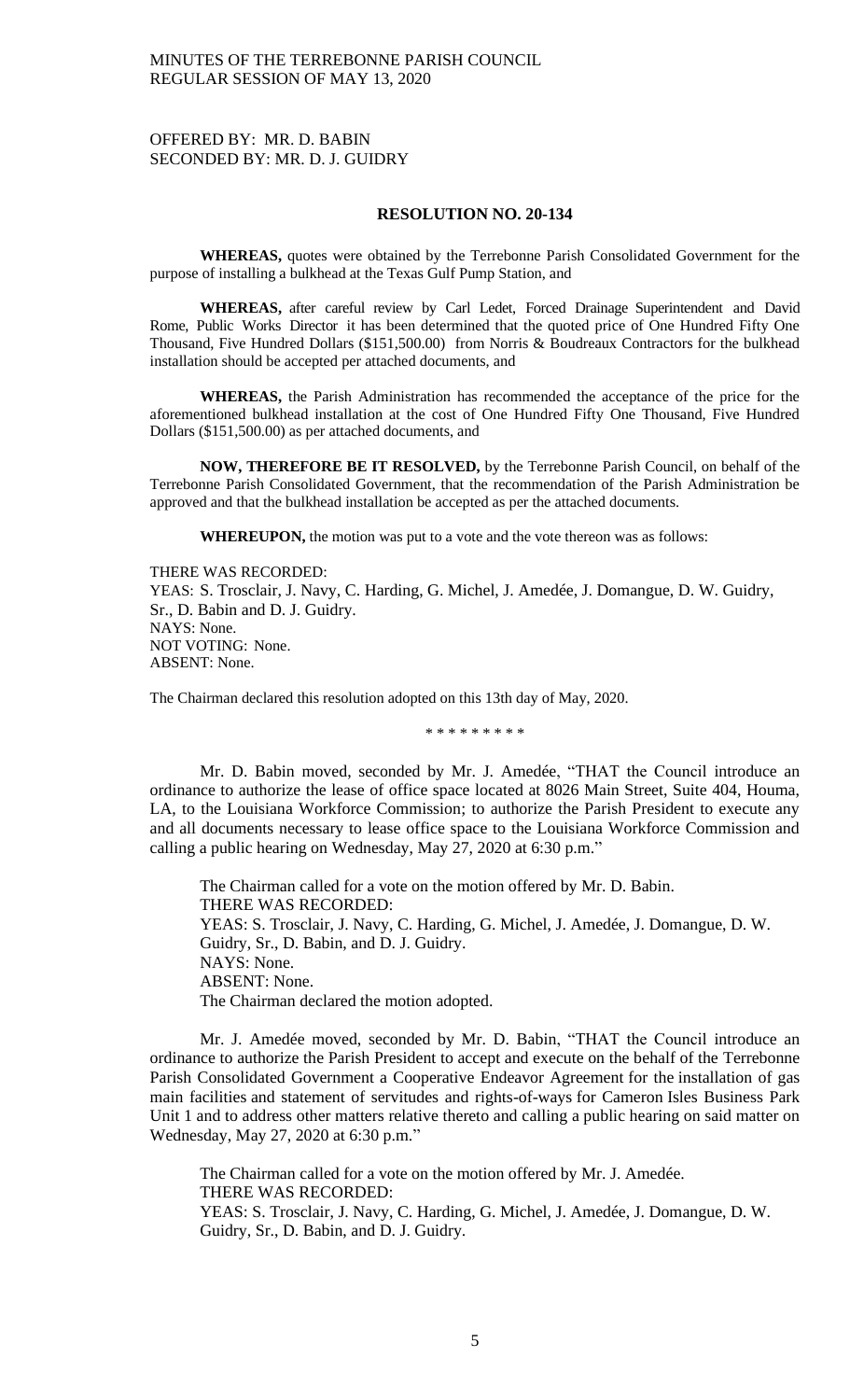> NAYS: None. ABSENT: None. The Chairman declared the motion adopted.

Mr. G. Michel moved, seconded by Mr. D. Babin, "THAT the Council introduce an ordinance to amend the 2020 Adopted Operating Budget and 5-Year Capital Outlay Budget of the Terrebonne Parish Consolidated Government for the following items and to provide for related matters:

I. Martin Luther King Sewer Project, \$381,297 and calling a public hearing on said matter on Wednesday, May 27 at 6:30 p.m."

The Chairman called for a vote on the motion offered by Mr. G. Michel. THERE WAS RECORDED: YEAS: S. Trosclair, J. Navy, C. Harding, G. Michel, J. Amedée, J. Domangue, D. W. Guidry, Sr., D. Babin, and D. J. Guidry. NAYS: None. ABSENT: None. The Chairman declared the motion adopted.

Mr. G. Michel moved, seconded by Mr. D. Babin, "THAT the Council introduce an ordinance to authorize the lease of usable space located on the 8th Floor and certain positions on the rooftop of the building located at 8026 Main Street, Houma, LA, to New Cingular Wireless PCS, LLC; to authorize the Parish President to execute any and all documents necessary to lease space to New Cingular Wireless PCS, LLC; and calling a public hearing on Wednesday, May 27, 2020 at 6:30 p.m." **(\*MOTION VOTED ON AFTER DISCUSSION)**

Upon Council Member J. Navy's request, the Chairman recognized Mr. Mike Toups, Parish Manager, who clarified that the lease was a renewal of an existing five-year lease with New Cingular Wireless PCS, LLC for the existing antennas and electronic switch gear located at the Government Tower.

**\***The Chairman called for a vote on the motion offered by Mr. G. Michel. THERE WAS RECORDED: YEAS: S. Trosclair, J. Navy, C. Harding, G. Michel, J. Amedée, J. Domangue, D. W. Guidry, Sr., D. Babin, and D. J. Guidry. NAYS: None. ABSENT: None. The Chairman declared the motion adopted.

Council Member G. Michel shared his appreciation of the Recreation District No. 2,3 Board and thanked them for convening in a timely manner to request the special election for a tax renewal for their district.

Discussion then ensued regarding the proposed tax renewal being in effect for a ten-year period should it be adopted following the special election. **\*(MOTION ADOPTED AFTER DISCUSSION)**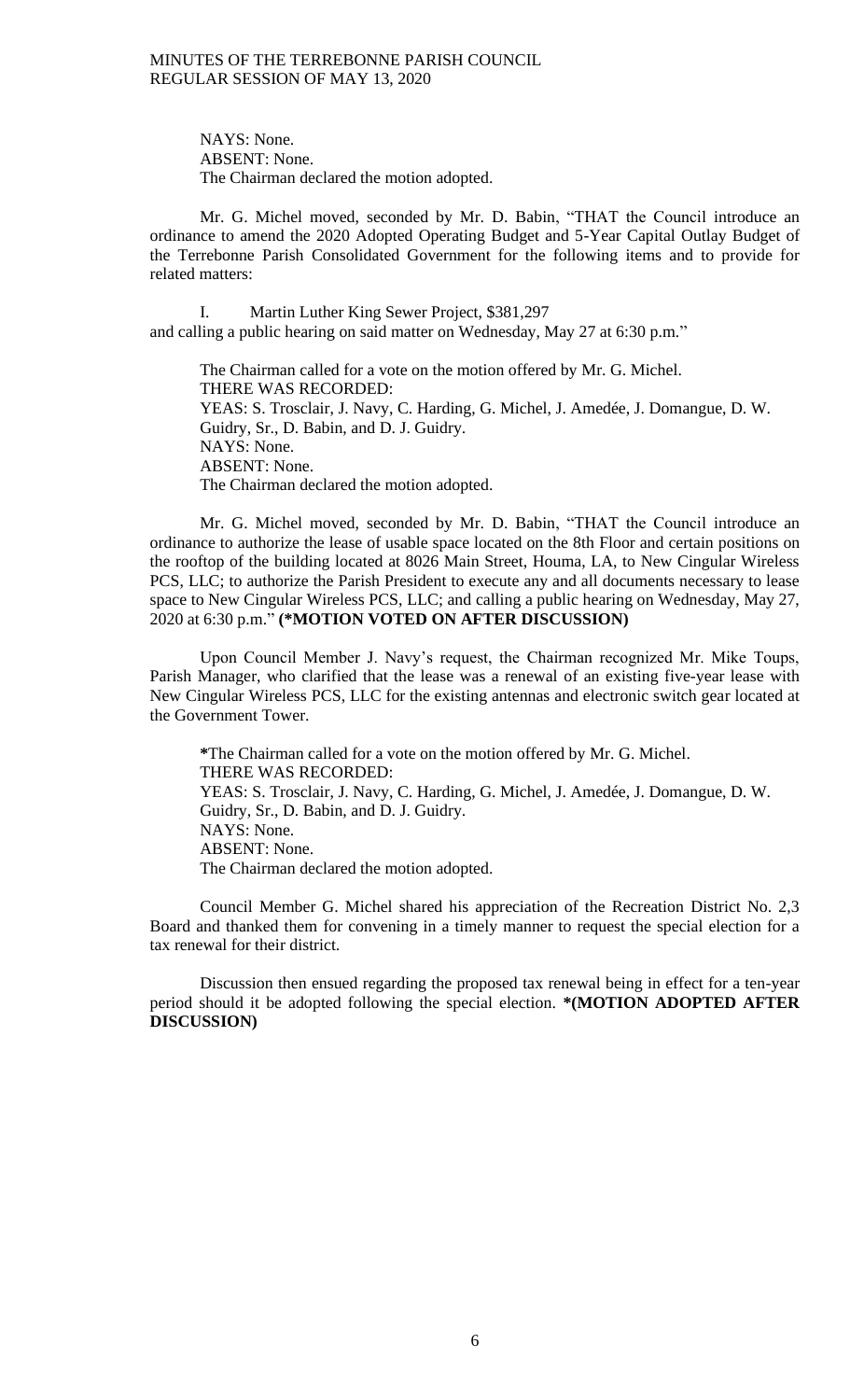OFFERED BY: MR. G. MICHEL SECONDED BY: MS. J. DOMANGUE

# **PARISH OF TERREBONNE IN THE NAME AND BY THE AUTHORITY OF THE TERREBONNE PARISH COUNCIL**

## **RESOLUTION NO. 20-135**

A RESOLUTION CONCURRING IN THE CALL OF A SPECIAL ELECTION TO BE HELD IN THE RECREATION DISTRICT NO. 2, 3 OF THE PARISH OF TERREBONNE, STATE OF LOUISIANA, TO AUTHORIZE A TAX RENEWAL ELECTION; MAKING APPLICATION TO THE STATE BOND COMMISSION AND PROVIDING FOR OTHER MATTERS IN CONNECTION THEREWITH

**WHEREAS,** the Board of Commissioners of the Recreation District No. 2, 3 of the Parish of Terrebonne, State of Louisiana (the "**District**") will consider the adoption of a resolution on or before May 17, 2020 calling an election on **November 3, 2020** to authorize the renewal and levy of special taxes therein.

**WHEREAS,** the District has requested that the Terrebonne Parish Council (the "**Council**") concur in said resolution.

**NOW THEREFORE, BE IT RESOLVED,** by the Terrebonne Parish Council that:

**Section 1.** This Council does hereby approve, ratify and concur in that certain resolution of the Board of Commissioners of the Recreation District No. 2, 3 of the Parish of Terrebonne, State of Louisiana to be adopted on or before May 17, 2020, attached hereto as **Exhibit A**.

**Section 2.** This resolution shall become effective immediately upon its adoption.

| <b>MEMBER</b>     | <b>YEA</b>         | <b>NAY</b> | <b>ABSENT</b> | <b>ABSTAINING</b> |
|-------------------|--------------------|------------|---------------|-------------------|
| Amedee, John      | $\pmb{\mathsf{X}}$ |            |               |                   |
| Domangue, Jessica | X                  |            |               |                   |
| Guidry, Darrin W. | $\pmb{\mathsf{X}}$ |            |               |                   |
| Guidry, Dirk      | X                  |            |               |                   |
| Babin, Daniel     | X                  |            |               |                   |
| Michel, Gerald    | Χ                  |            |               |                   |
| Navy, John        | $\pmb{\mathsf{X}}$ |            |               |                   |
| Trosclair, Steve  | Χ                  |            |               |                   |
| Harding, Carl     | $\pmb{\mathsf{X}}$ |            |               |                   |

The Resolution having come to a vote:

And the resolution was adopted on **May 13, 2020**.

**\*\*\*\*\*\*\*\*\*\***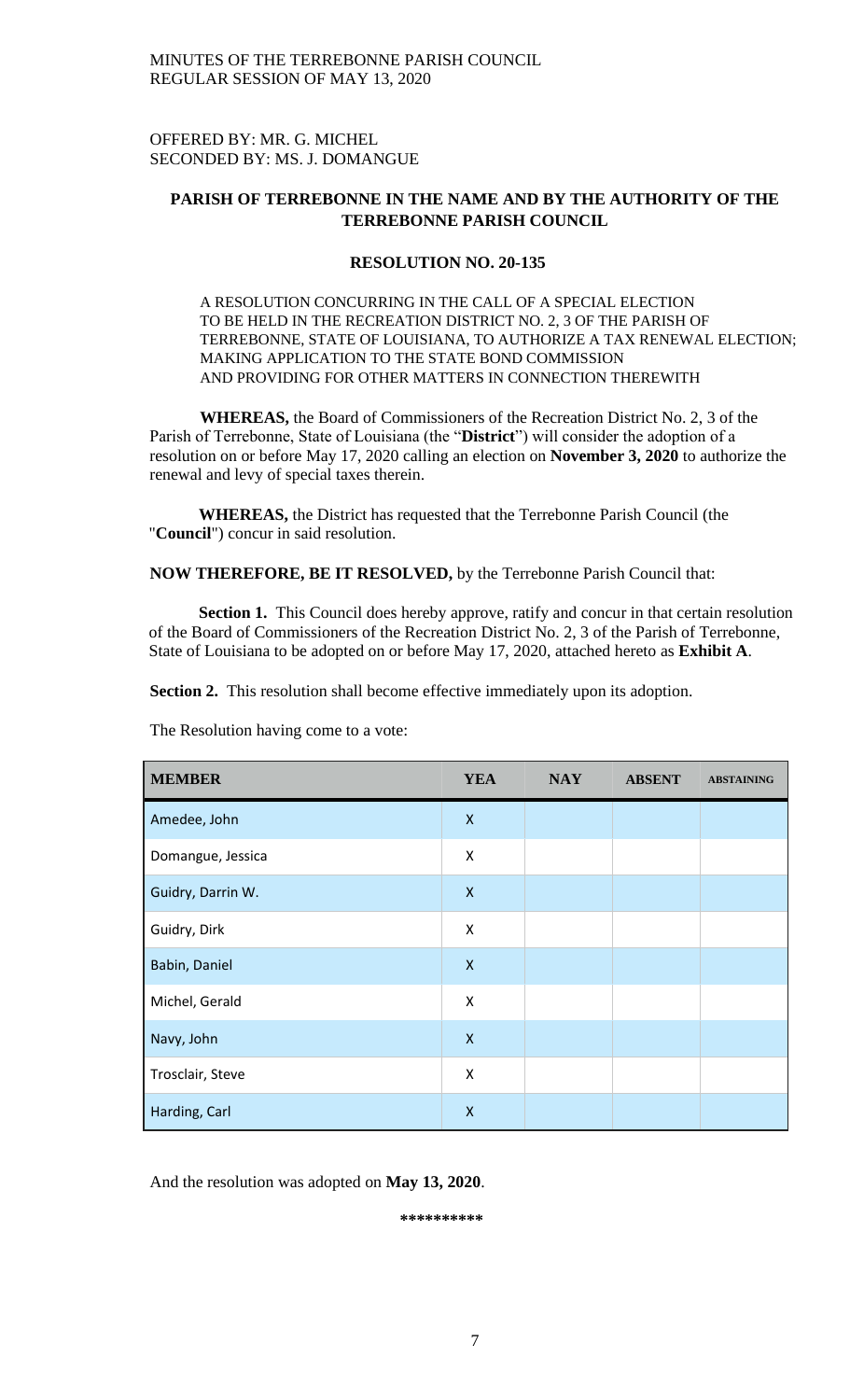Mr. D. Babin moved, seconded by Mr. J. Amedée, "THAT the Council deviate from the regular order of business to discuss Agenda Item 2.-A. Street Lights and subsequent agenda items."

The Chairman called for a vote on the motion offered by Mr. D. Babin. THERE WAS RECORDED: YEAS: S. Trosclair, J. Navy, C. Harding, G. Michel, J. Amedée, J. Domangue, D. W. Guidry, Sr., D. Babin, and D. J. Guidry. NAYS: None. ABSENT: None. The Chairman declared the motion adopted.

Mr. J. Amedée moved, seconded by Mr. D. W. Guidry, Sr., "THAT the Council approve the following street light list:

### **STREET LIGHT LIST 05-13-2020**

ENERGIZE TWENTY-THREE (23) STREET LIGHTS ON EXISTING POLES ON "INDEPENDENCE DRIVE"; RLD 3A; SLECA; GERALD MICHEL

ENERGIZE TWO (2) STREET LIGHTS ON EXISTING POLES ON "CLEARWATER LANE"; RLD 3A; SLECA; GERALD MICHEL

ADJUST THE COST FOR THE INSTALLATION OF A STREET LIGHT AND POLE AT 203 OUISKI BAYOU **TO INCLUDE THE COST OF UNDER ROAD BORING**; SLECA; RLD #2; DARRIN GUIDRY, DISTRICT 6

RESCIND THE REQUEST TO INSTALL A STREET LIGHT (100w HPS) AND POLE NEAR 3664 LOU LANE (CORNER OF LOU LANE AND BAKER DRIVE); TPCG UTILITIES, RLD 3A; JOHN NAVY, DISTRICT 1."

The Chairman called for a vote on the motion offered by Mr. J. Amedée. THERE WAS RECORDED: YEAS: S. Trosclair, J. Navy, C. Harding, G. Michel, J. Amedée, J. Domangue, D. W. Guidry, Sr., D. Babin, and D. J. Guidry. NAYS: None. ABSENT: None. The Chairman declared the motion adopted.

The Chairman announced expiring terms on the following boards: one expired term on the Recreation District No. 1 Board, one expired term on the Recreation District No. 10 Board, two vacancies due to resignation on the Recreation District No. 11 Board, and two expiring terms on the Terrebonne ARC Board.

The Chairman recognized Mr. Gordon Dove, Parish President, who encouraged the public to remain safe during the current public health emergency by wearing masks and practicing social distancing when in public areas then encouraged the public to support local businesses as more businesses re-open later in the week.

Council Member J. Navy thanked Council Member C. Harding, Mr. Steve Ponville, and Mr. Gordon Dove for their assistance in providing supplies to local faith-based organizations then encouraged the public to continue practicing safe distancing and nonviolence during the current public health emergency.

Council Member D. W. Guidry, Sr. announced that the Bayou Country Sports Park roadway at Valhi Boulevard was open to vehicular traffic and that the preconstruction meeting for the family use area at the Sports Park was held today as well. He then shared his concern with some members of the public traveling on levees in the Bayou Black / Gibson area which are on private property and noted that the Parish only has access to the servitude.

Council Member D. Babin congratulated the Parish Administration for their efforts during the current public health emergency then announced that the Houma Navigational Canal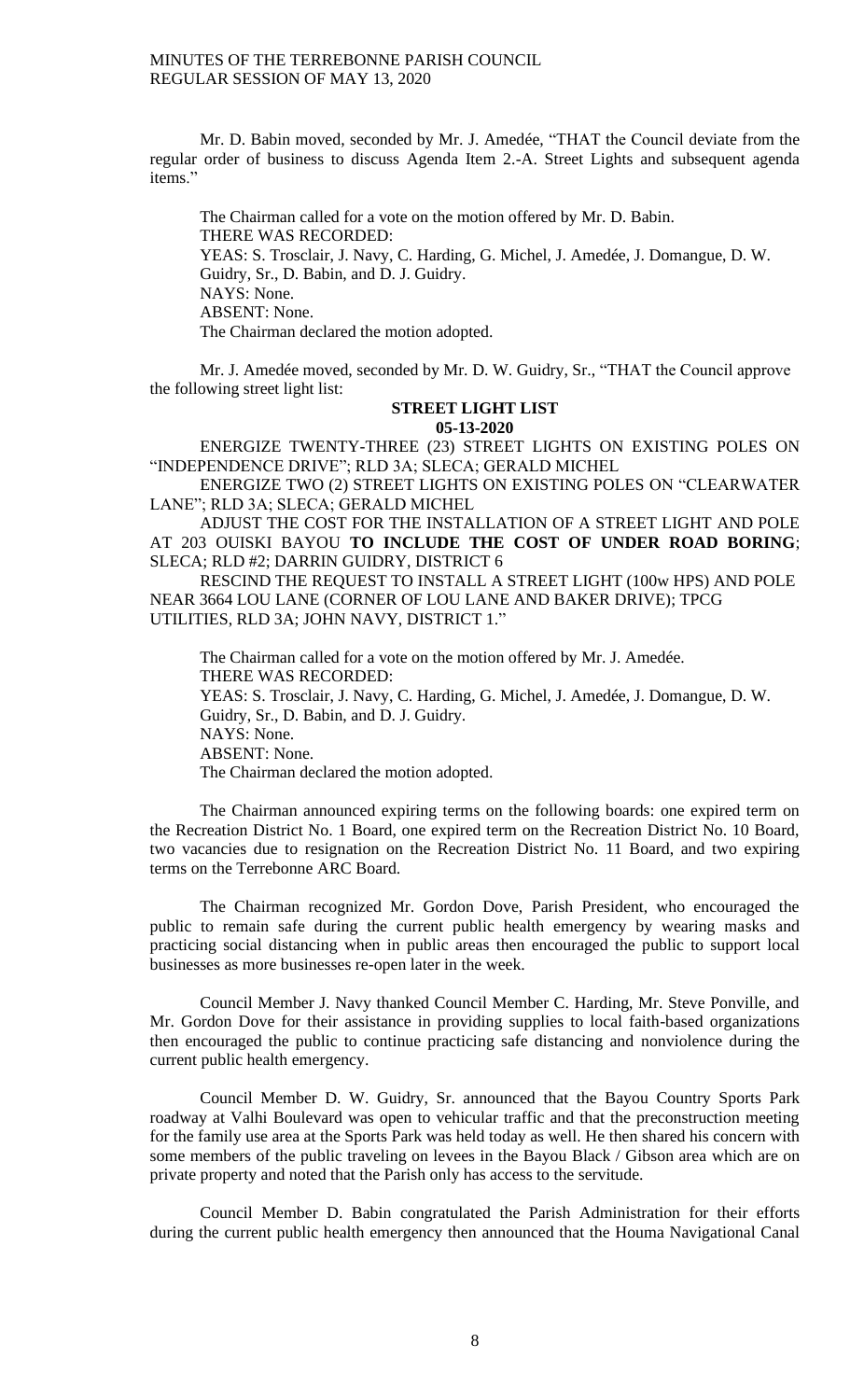Bridge would be closed from May 18, 2020 to July 27, 2020 and encouraged the public to be mindful of potential traffic issues during the bridge closure.

Council Member J. Navy thanked President Dove and Parish Administration on behalf of several local ministries for his assistance in providing supplies to local faith-based organizations in light of services being allowed to resume in the near future.

The Chairman encouraged the public to keep all active military, veteran, law enforcement, firefighters, first responders, and especially healthcare professionals in their thoughts and prayers daily.

Council Member C. Harding shared his appreciation to President Dove, the Council, and Angela Guidry, Purchasing Manager, for their assistance in creating care packages for local communities and the Houma Fire Department for their assistance in distributing supplies to the tenants at the Highrise apartments.

The Chairman announced that the month of May 2020 is to be acknowledged as "National Nurses Month" and the year 2020 as "the Year of the Nurse" in accordance with the World Health Organization's recognition.

Mr. D. Babin moved, seconded by Mr. D. W. Guidry, Sr., "THAT the Council accept the following monthly engineering reports:

A. Milford and Associates, Inc. B. T. Baker Smith, LLC."

The Chairman called for a vote on the motion offered by Mr. D. Babin. THERE WAS RECORDED: YEAS: S. Trosclair, J. Navy, C. Harding, G. Michel, J. Amedée, J. Domangue, D. W. Guidry, Sr., D. Babin, and D. J. Guidry. NAYS: None. ABSENT: None. The Chairman declared the motion adopted.

Mr. D. Babin moved, seconded by Mr. J. Amedée, "THAT the Council recess until 6:30 p.m. to address public hearings and their related matters."

The Chairman called for a vote on the motion offered by Mr. J. Amedée. THERE WAS RECORDED: YEAS: S. Trosclair, J. Navy, C. Harding, G. Michel, J. Amedée, J. Domangue, D. W. Guidry, Sr., D. Babin, and D. J. Guidry. NAYS: None. ABSENT: None. The Chairman declared the motion adopted.

Mr. D. Babin moved, seconded by Ms. J. Domangue, "THAT, it now being 6:30 p.m., the Council return to the regular order of business and open public hearings at this time."

The Chairman called for a vote on the motion offered by Mr. D. Babin. THERE WAS RECORDED: YEAS: S. Trosclair, J. Navy, C. Harding, G. Michel, J. Amedée, J. Domangue, D. W. Guidry, Sr., D. Babin, and D. J. Guidry. NAYS: None. ABSENT: None. The Chairman declared the motion adopted.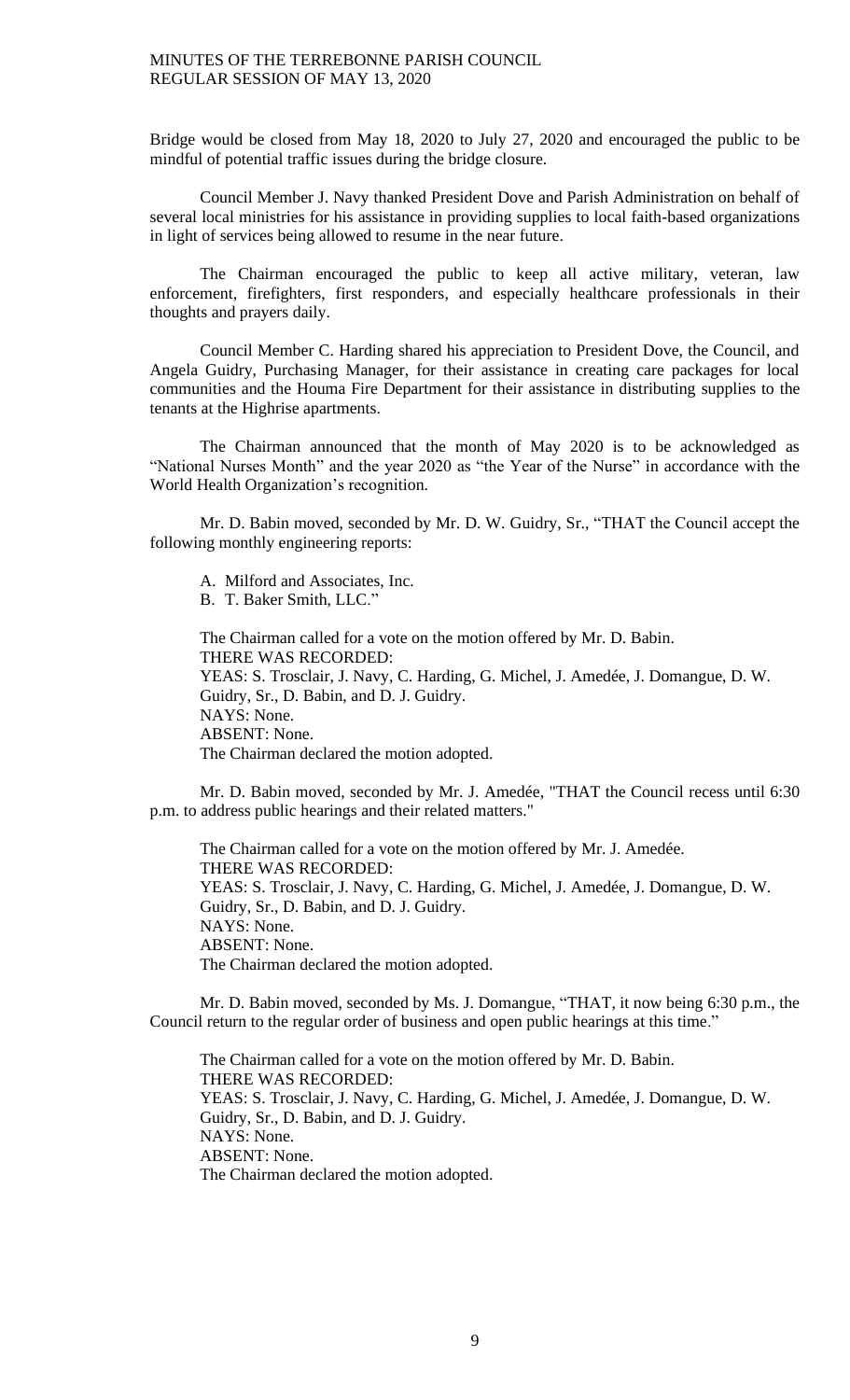The Chairman recognized the public for comments on the following:

A. A proposed ordinance to dedicate and accept the maintenance/operation of the street(s), drainage servitudes, utilities, gas, sewer, and rights-of-way for Acadian Pointe Subdivision, Phase B into the Enhanced 911 Emergency Response System for the purpose of providing a better means of locating addresses.

There were no comments from the public on the proposed ordinance.

Mr. D. J. Guidry moved, seconded by Mr. G. Michel, "THAT the Council close the aforementioned public hearing."

The Chairman called for a vote on the motion offered by Mr. D. J. Guidry. THERE WAS RECORDED: YEAS: S. Trosclair, J. Navy, C. Harding, G. Michel, J. Amedée, J. Domangue, D. W. Guidry, Sr., D. Babin, and D. J. Guidry. NAYS: None. ABSENT: None. The Chairman declared the motion adopted.

| <b>OFFERED BY:</b>  | MR. D. J. GUIDRY |
|---------------------|------------------|
| <b>SECONDED BY:</b> | MR. D. BABIN     |

## **ORDINANCE NO. 9141**

AN ORDINANCE DEDICATING AND ACCEPTING THE MAINTENANCE/OPERATION OF THE STREET(S), DRAINAGE SERVITUDES, UTILITIES, GAS, SEWER, AND RIGHTS-OF-WAY FOR "ACADIAN POINTE SUBDIVISION, PHASE B;" AND TO INCORPORATE THE EXTENSION OF "ACADIAN DRIVE" INTO THE ENHANCED 911 EMERGENCY RESPONSE SYSTEM FOR THE PURPOSE OF PROVIDING A BETTER MEANS OF LOCATING ADDRESSES; AND TO SET FORTH AN EFFECTIVE DATE FOR THE INCORPORATION OF STREET NAME(S), TO INFORM THE PROPER AGENCIES OF THE STREET NAME(S), AND TO AUTHORIZE THE INSTALLATION OF THE APPROPRIATE STREET SIGN(S), AND TO ADDRESS OTHER MATTERS RELATIVE THERETO.

## **SECTION I**

**BE IT ORDAINED** that the Terrebonne Parish Council, on behalf of Terrebonne Parish Consolidated Government, dedicates and accepts the maintenance/operation of the street(s), drainage servitudes, utilities, gas, sewer, and rights-of-way; as depicted on a plat, prepared on February 14, 2019, by David A. Waitz Engineering & Surveying, Inc. titled "Acadian Pointe Subdivision, Phase B", a copy of which is attached hereto and made a part hereof;

**BE IT FURTHER ORDAINED** effective on the  $17<sup>th</sup>$  day of June, 2020, that the extension of "Acadian Drive" be incorporated into the Enhanced 911 Emergency Response System;

**BE IT FURTHER ORDAINED** that a copy of this ordinance be submitted to the Terrebonne Parish Communications Board, local U.S. Postal Services, fire districts, Acadian Ambulance, Terrebonne Parish Sheriff's Office, and any other appropriate agency; and

**BE IT FURTHER ORDAINED** that the Parish Forces be directed to install the proper street sign on the appropriate street, and that any other actions relative thereto be addressed.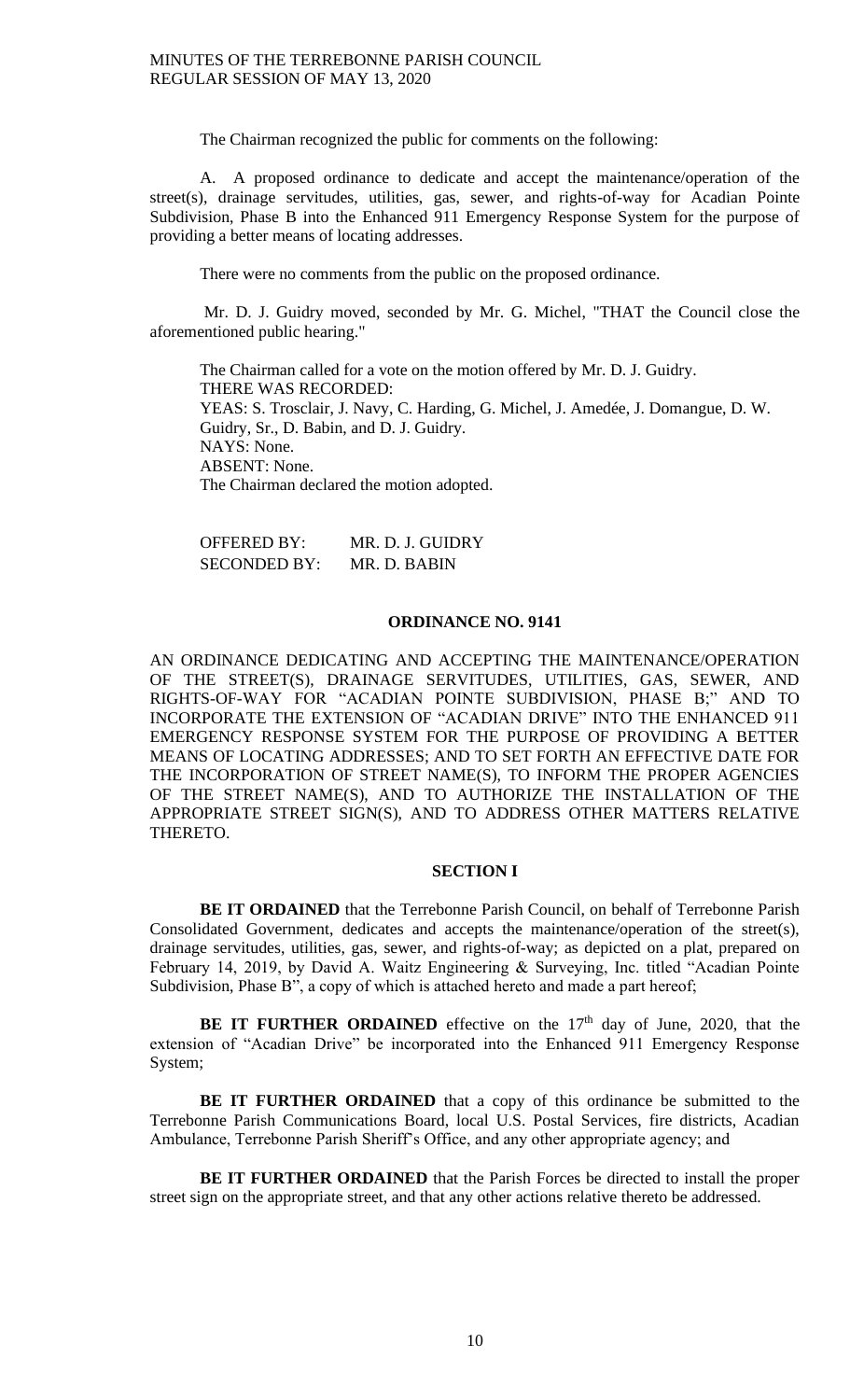## **SECTION II**

If any word, clause, phrase, section or other portion of this ordinance shall be declared null, void, invalid, illegal, or unconstitutional, the remaining words, clauses, phrases, sections or other portions of this ordinance shall remain in full force and effect, the provisions of this section hereby being declared to be severable.

This ordinance, having been introduced and laid on the table for at least two weeks, was voted upon as follows:

THERE WAS RECORDED:

YEAS: D. J. Guidry, S. Trosclair, J. Navy, C. Harding, G. Michel, J. Amedee, J. Domangue, D. W. Guidry, Sr., and D. Babin, NAYS: None. NOT VOTING: None. ABSTAINING: None. ABSENT: None. The Chairman declared the ordinance adopted on this, the 13<sup>th</sup> day of May, 2020.

The Chairman recognized the public for comments on the following:

B. A proposed ordinance to authorize the Parish President to accept and execute on the behalf of the Terrebonne Parish Consolidated Government, as Grantee, a servitude and right-ofway agreement to provide for electric/utility services to Acadian Pointe Subdivision, Phase B, Terrebonne Parish, LA and to address other matters relative thereto.

There were no comments from the public on the proposed ordinance.

Mr. G. Michel moved, seconded by Mr. D. J. Guidry, "THAT the Council close the aforementioned public hearing."

The Chairman called for a vote on the motion offered by Mr. G. Michel. THERE WAS RECORDED: YEAS: S. Trosclair, J. Navy, C. Harding, G. Michel, J. Amedée, J. Domangue, D. W. Guidry, Sr., D. Babin, and D. J. Guidry. NAYS: None. ABSENT: None. The Chairman declared the motion adopted.

OFFERED BY: MR. J. AMEDEE SECONDED BY: MR. D. J. GUIDRY

#### **ORDINANCE NO. 9142**

AN ORDINANCE TO AUTHORIZE THE PARISH PRESIDENT TO ACCEPT AND EXECUTE ON BEHALF OF THE TERREBONNE PARISH CONSOLIDATED GOVERNMENT, AS GRANTEE, A SERVITUDE AND RIGHT-OF-WAY AGREEMENT TO PROVIDE FOR ELECTRIC UTILITY SERVICES TO ACADIAN POINTE SUBDIVISION PHASE B, TERREBONNE PARISH, LA AND TO ADDRESS OTHER MATTERS RELATIVE THERETO.

## **SECTION I**

**WHEREAS**, Terrebonne Parish Charter Section 2-11 requires the Terrebonne Parish Consolidated Government to acquire real property by ordinance; and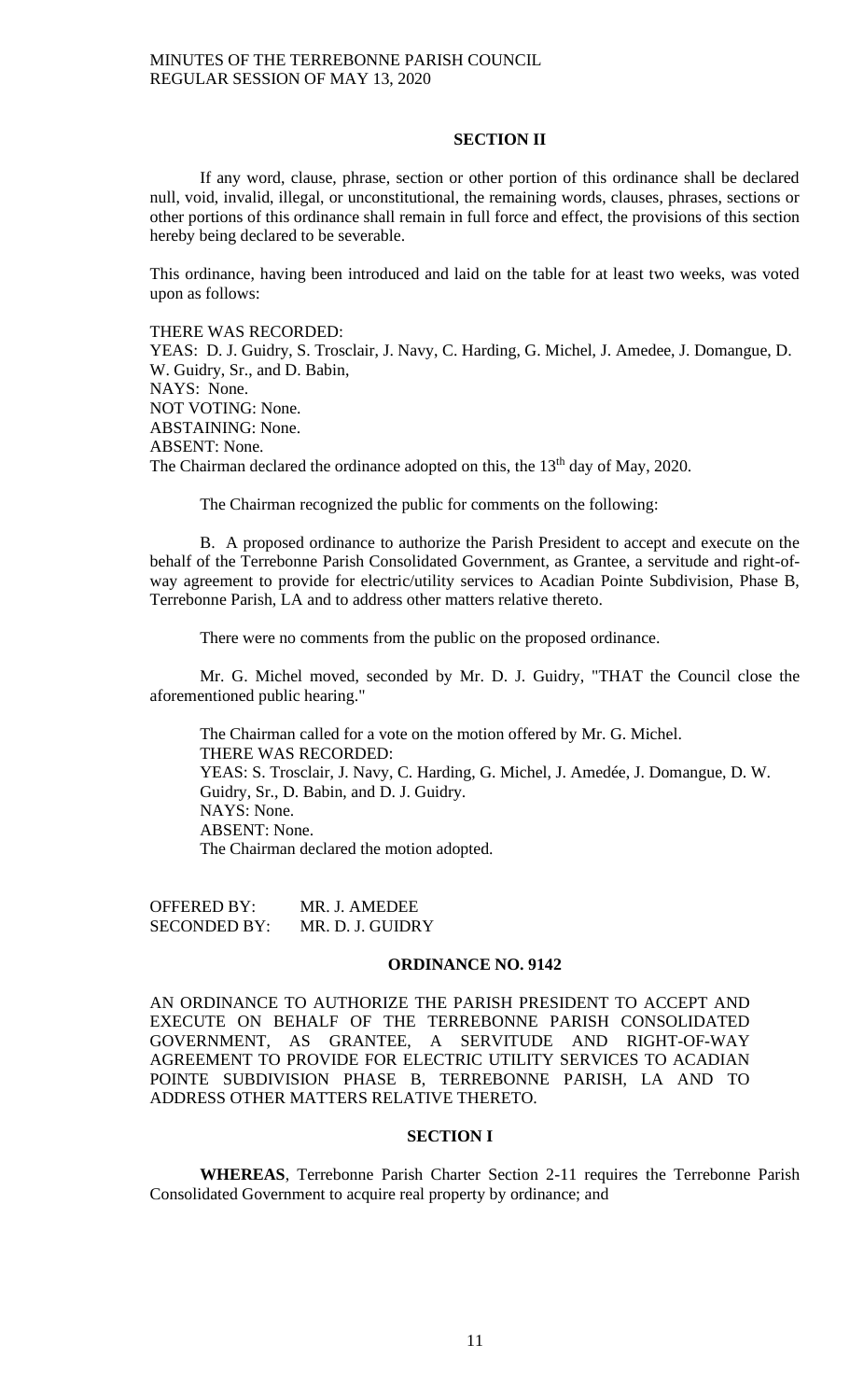**WHEREAS**, Terrebonne Parish Consolidated Government owns and operates the City of Houma Electric Substation, which offers electric services in certain areas of Terrebonne Parish, Louisiana; and

**WHEREAS**, in order to install electric facilities for electric services to landowners, the Terrebonne Parish Consolidated Government must obtain land rights in the form of servitudes and rights of way; and

**WHEREAS**, Professional Construction and Leasing, LLC has requested that the TPCG install electric facilities and provide electric service to the development at Acadian Pointe Subdivision, Phase B, Terrebonne Parish, LA; and

**WHEREAS**, TPCG has agreed to do so provided Professional Construction and Leasing, LLC grants the necessary and convenient rights of access and servitudes to TPCG for the services; and

**WHEREAS**, Professional Construction and Leasing, LLC wishes to grant the necessary and convenient servitudes and rights of access, as shown in the attached Servitude and Right-of-Way Agreement; and

**WHEREAS**, the Terrebonne Parish Council, on behalf of the TPCG, wishes to accept the servitudes and access granted by Professional Construction and Leasing, LLC in consideration for the exclusive opportunity to provide electric facilities and services to Professional Construction and Leasing, LLC; and

#### **SECTION II**

**NOW THEREFORE BE IT ORDAINED** that the Terrebonne Parish Council, on behalf of the Terrebonne Parish Consolidated Government, hereby accepts the rights granted to TPCG over, under, across, and above the property at Acadian Pointe Subdivision, Phase B, Terrebonne Parish, LA owned by Professional Construction and Leasing, LLC, as more fully depicted in the attached Agreement; and

**BE IT FURTHER ORDAINED** that the Parish President is hereby authorized to execute a Servitude and Right-of-Way Agreement on behalf of the Terrebonne Parish Consolidated Government containing terms and conditions not materially different than those in the attached agreement, and any other document necessary in order to provide electric services to the said location by the City of Houma, all subject to final approval by the Legal Department.

## **SECTION III**

If any word, clause, phrase, section or other portion of this ordinance shall be declared null, void, invalid, illegal, or unconstitutional, the remaining words, clauses, phrases, sections and other portions of this ordinance shall remain in force and effect, the provisions of this ordinance hereby being declared to be severable.

### **SECTION IV**

This ordinance shall become effective upon approval by the Parish President or as otherwise provided in Section 2-13 (b) of the Home Rule Charter for a Consolidated Government for Terrebonne Parish, whichever occurs sooner.

This ordinance, having been introduced and laid on the table for two weeks, was voted upon as follows:

THERE WAS RECORDED:

YEAS: D. Babin, D. J. Guidry, S. Trosclair, J. Navy, C. Harding, G. Michel, J. Amedee, J. Domangue, and D. W. Guidry, Sr.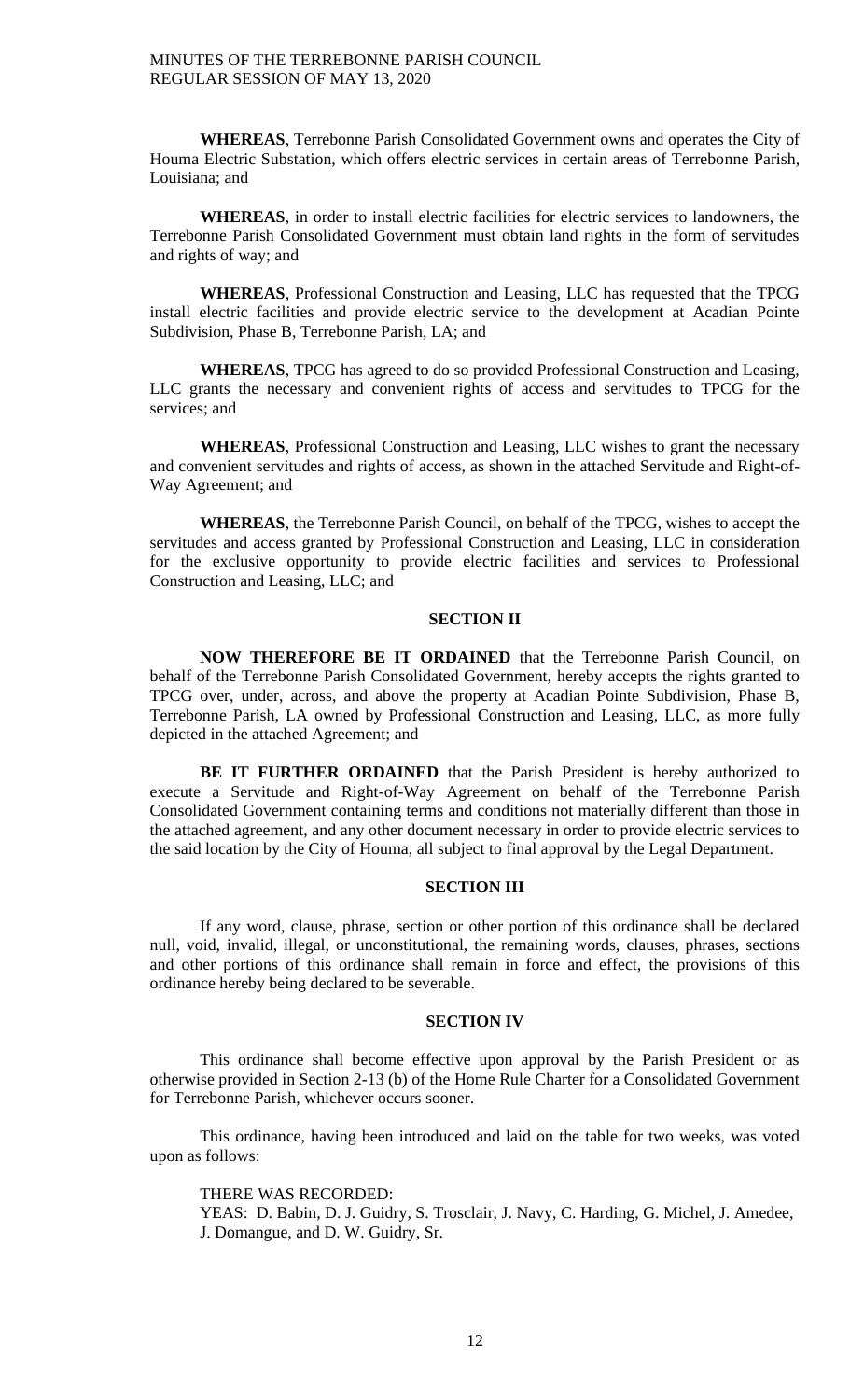NAYS: None. NOT VOTING: None. ABSTAINING: None. ABSENT: None. The Chairman declared this ordinance adopted on this  $13<sup>th</sup>$  day of May, 2020.

The Chairman recognized the public for comments on the following:

C. A proposed ordinance to amend the 2020 Adopted Operating Budget and 5-Year Capital Outlay Budget of the Terrebonne Parish Consolidated Government for the following items and to provide for related matters.

- I. Houma Downtown Development, \$109,824
- II. Houma Downtown Marina, \$4,325.

There were no comments from the public on the proposed ordinance.

Mr. G. Michel moved, seconded by Ms. J. Domangue, "THAT the Council close the aforementioned public hearing."

The Chairman called for a vote on the motion offered by Mr. G. Michel. THERE WAS RECORDED: YEAS: S. Trosclair, J. Navy, C. Harding, G. Michel, J. Amedée, J. Domangue, D. W. Guidry, Sr., D. Babin, and D. J. Guidry. NAYS: None. ABSENT: None. The Chairman declared the motion adopted.

OFFERED BY: MR. J. AMEDEE SECONDED BY: MR. D. BABIN

## **ORDINANCE NO. 9143**

AN ORDINANCE TO AMEND THE 2020 ADOPTED OPERATING BUDGET AND 5-YEAR CAPITAL OUTLAY BUDGET OF THE TERREBONNE PARISH CONSOLIDATED GOVERNMENT FOR THE FOLLOWING ITEMS AND TO PROVIDE FOR RELATED MATTERS.

- I. Houma Downtown Development-\$109,824
- II. Houma Downtown Marina, \$4,325

### **SECTION I**

**WHEREAS**, the Downtown Development Board has received State Revenue Sharing from Hotel/Motel Tax in the amount of \$109,824, for the 2020 year, and

**WHEREAS**, the Hotel/Motel Tax has been allocated by the Downtown Development Board for beautification and operations of the Folklife Cultural Museum and to help maintain the existing buildings, parks and the Court Square in the Historic District, as well as advertising to market Houma's Historic District attractions.

**NOW, THEREFORE BE IT FURTHER ORDAINED**, by the Terrebonne Parish Council, on behalf of the Terrebonne Parish Consolidated Government that the 2020 Adopted Budget be amended to adjust various Downtown Development Corporation Accounts. (Attachment A)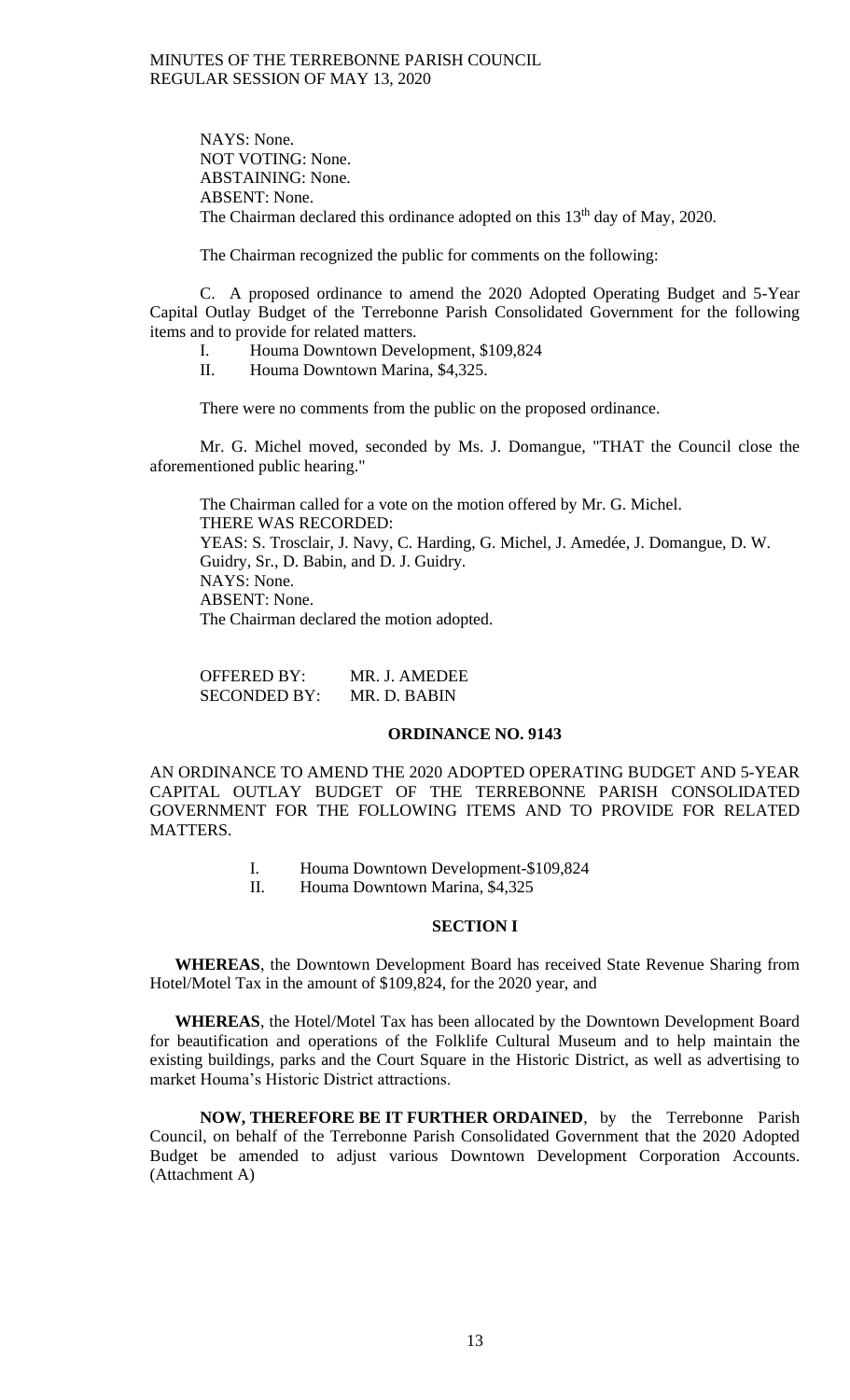### **bSECTION II**

**WHEREAS**, Terrebonne Parish Consolidated Government has received a donation for \$4,325 to purchase flag poles for the Downtown Development Marina, and

**WHEREAS**, the funds will be put into the Marina donation account for \$4,325.

**NOW, THEREFORE BE IT FURTHER ORDAINED**, by the Terrebonne Parish Council, on behalf of the Terrebonne Parish Consolidated Government, that the 2020 Adopted Operating Budget of the Terrebonne Parish Consolidated Government be amended for the Downtown Development. (Attachment B)

## **SECTION III**

If any word, clause, phrase, section or other portion of this ordinance shall be declared null, void, invalid, illegal, or unconstitutional, the remaining words, clauses, phrases, sections and other portions of this ordinance shall remain in full force and effect, the provisions of this ordinance hereby being declared to be severable.

#### **SECTION IV**

This ordinance shall become effective upon approval by the Parish President or as otherwise provided in Section 2-13(b) of the Home Rule Charter for a Consolidated Government for Terrebonne Parish, whichever occurs sooner.

This ordinance, having been introduced and laid on the table for at least two weeks, was voted upon as follows:

THERE WAS RECORDED: YEAS: D. J. Guidry, S. Trosclair, J. Navy, C. Harding, G. Michel, J. Amedee, J. Domangue, and D. W. Guidry, Sr., and D. Babin NAYS: None. NOT VOTING: None. ABSTAINING: None. ABSENT: None. The Chairman declared the ordinance adopted on this, the 15th day of April 2020.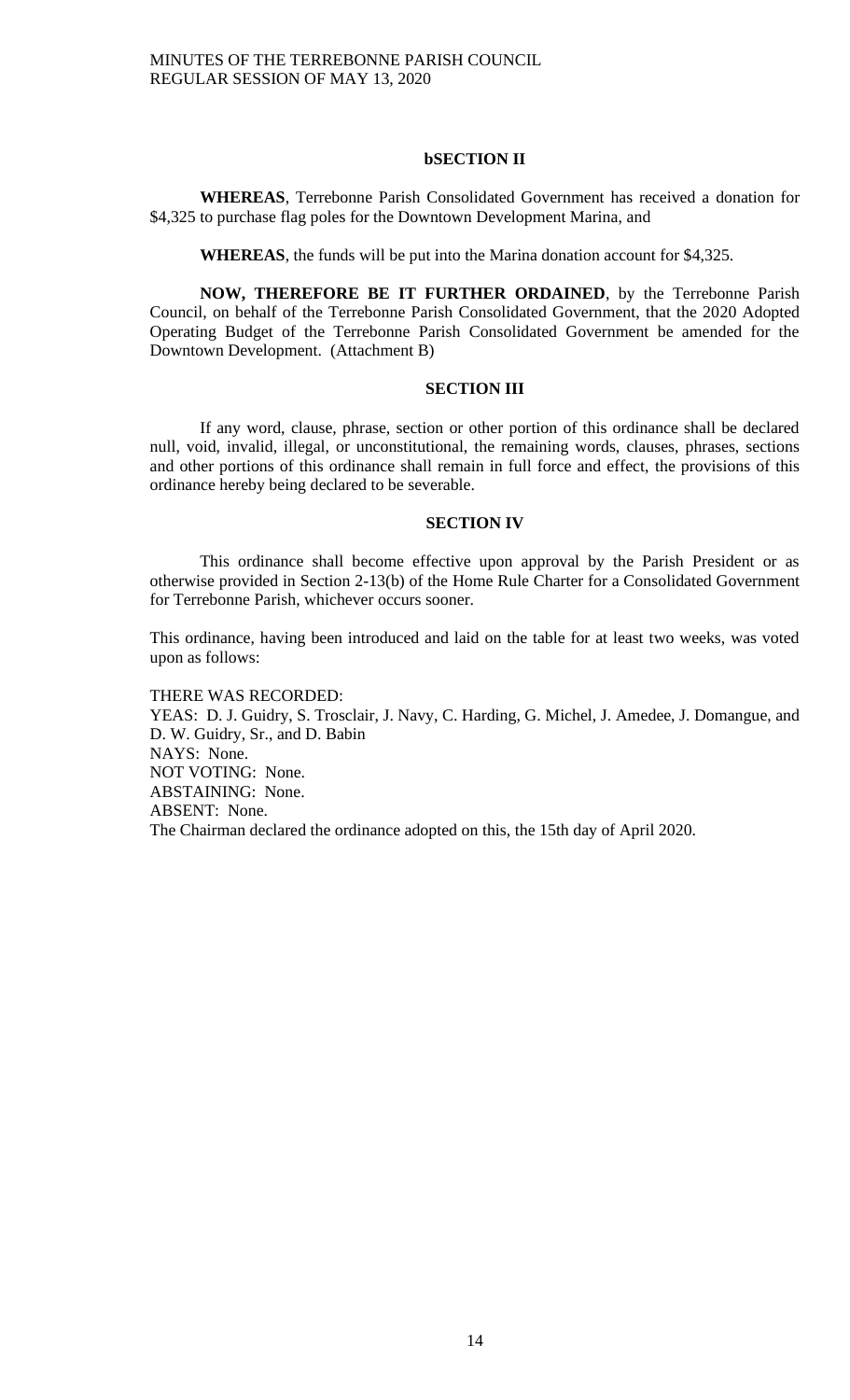Prepared By: Finance Department PC File: 2020-Various Items – E Date Prepared: 4/21/2020 BA #6

# **ATTACHMENT A - Houma Downtown Development**

|                                    | 2020           |               |            |
|------------------------------------|----------------|---------------|------------|
|                                    | <b>Adopted</b> | <b>Change</b> | Amended    |
|                                    |                |               |            |
| State-Hotel/Motel Tax Share        |                | (109, 824)    | (109, 824) |
| DDC/Folk Salaries-Allocated        | 5,153          | 24,000        | 29,153     |
| <b>DDC/Folk Operating Supplies</b> | (3,771)        | 20,000        | 16,229     |
| <b>DDC/Folk Contract Services</b>  | 17,456         | 10,000        | 27,456     |
| <b>DDC/Folk Advertising</b>        | 7,071          | 13,824        | 20,895     |
| <b>DDC/Folk Special Events</b>     | 5,076          | 35,000        | 40,076     |
| DDC/Folk Travel & Training         | 1,253          | 7,000         | 8,253      |

## **ATTACHMENT C - Downtown Development**

|                              |                | 2020          |         |
|------------------------------|----------------|---------------|---------|
|                              | <b>Adopted</b> | <b>Change</b> | Amended |
| Donations-Marina             |                | (4,325)       | (4,325) |
| DDC Marina Flagpole donation |                | 4.325         | 4.325   |

The Chairman recognized the public for comments on the following:

D. A proposed ordinance to authorize the Parish President to accept and execute on behalf of the Terrebonne Parish Consolidated Government, as Grantee, a Right of Use Agreement to secure parking adjacent to the East Park Fire Station for voters of those polling precincts during elections.

There were no comments from the public on the proposed ordinance.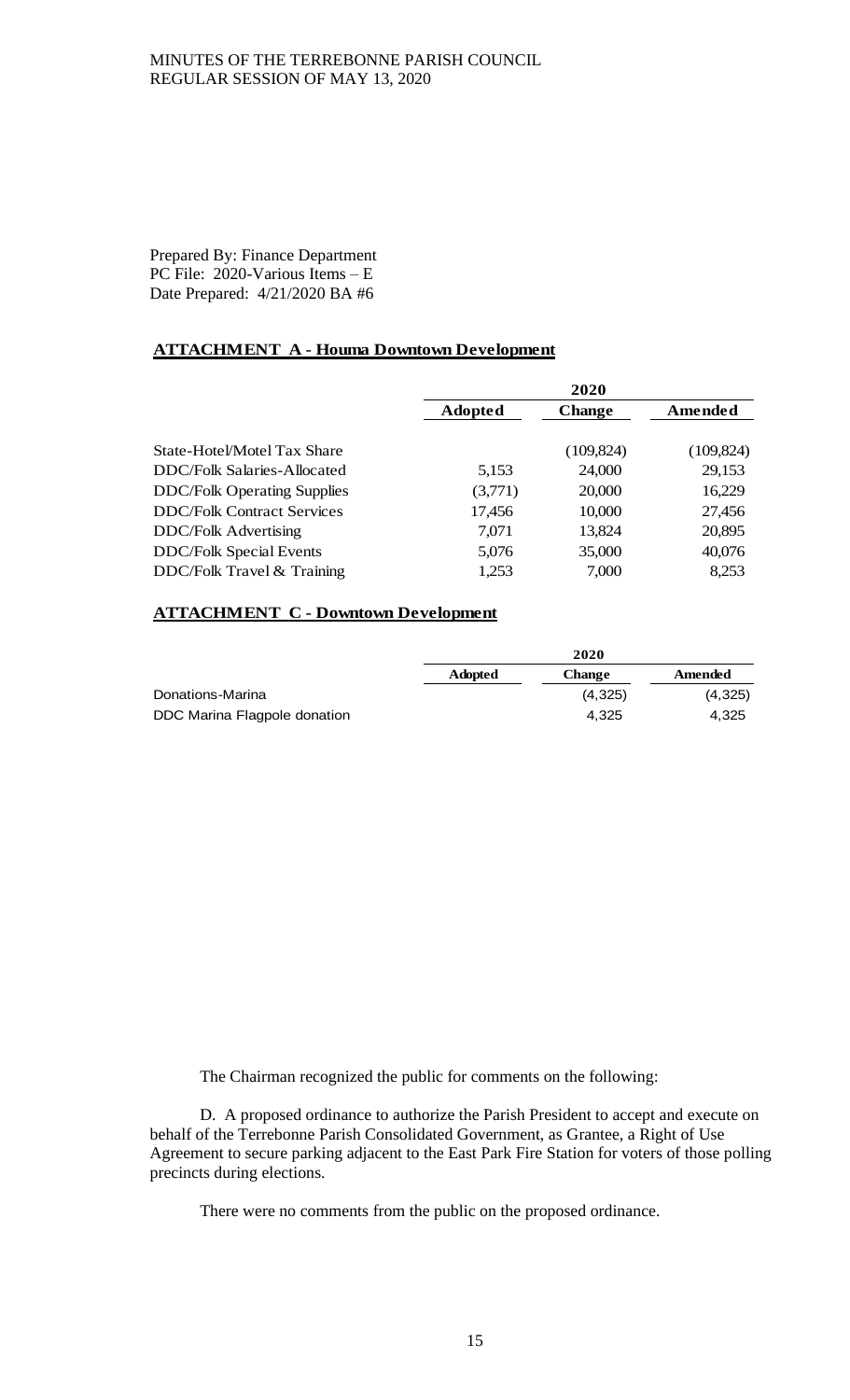Ms. J. Domangue moved, seconded by Mr. D. W. Guidry, Sr., "THAT the Council close the aforementioned public hearing."

The Chairman called for a vote on the motion offered by Ms. J. Domangue. THERE WAS RECORDED: YEAS: S. Trosclair, J. Navy, C. Harding, G. Michel, J. Amedée, J. Domangue, D. W. Guidry, Sr., D. Babin, and D. J. Guidry. NAYS: None. ABSENT: None. The Chairman declared the motion adopted.

OFFERED BY: MS. J. DOMANGUE SECONDED BY: MR. D. BABIN

## **ORDINANCE NO. 9144**

AN ORDINANCE TO AUTHORIZE THE PARISH PRESIDENT TO ACCEPT AND EXECUTE ON BEHALF OF THE TERREBONNE PARISH CONSOLIDATED GOVERNMENT, AS GRANTEE, A RIGHT OF USE AGREEMENT TO SECURE PARKING ADJACENT TO THE EAST PARK FIRE STATION FOR VOTERS OF THOSE POLLING PRECINCTS DURING ELECTIONS, AND TO ADDRESS OTHER MATTERS RELATIVE THERETO.

## **SECTION I**

**WHEREAS**, Article VII, Section 14(C) of the Constitution of the State of Louisiana provides that "[f]or a public purpose, the state and its political subdivisions...may engage in cooperative endeavors with each other, with the United States or its agencies, or with any public or private association, corporation, or individual"; and

**WHEREAS**, Louisiana Revised Statute 18:533 and Terrebonne Parish Code of Ordinances Section 2-3 authorizes and requires governing authorities to establish polling places and their accessibility for each voting precinct within their jurisdictions; and

**WHEREAS**, the Terrebonne Parish Council established the Polling Place for Precincts 29 and 103 in Terrebonne Parish shall be the East Park Fire Department, 8547 East Park Avenue, Houma, Louisiana 70363, which is owned by the TPCG; and

**WHEREAS**, the Polling Place has limited parking available; and

**WHEREAS**, the property adjacent to the Polling Place, owned by the East Park Volunteer Fire Company, a registered Louisiana non-profit corporation, contains ample paved parking;

**WHEREAS**, to secure additional public parking for the Polling Place, TPCG has requested, and the East Park Volunteer Fire Company has generously agreed to grant the TPCG a right of use of the paved parking area during election days provided TPCG maintain insurance for the parking lot during elections; and

**WHEREAS**, Terrebonne Parish Charter Section 2-11 requires the Terrebonne Parish Consolidated Government to acquire real property by ordinance; and

**WHEREAS**, the Terrebonne Parish Council finds that entering into a cooperative endeavor agreement to secure additional parking for Polling Precincts 29 and 103 during election days serves a public purpose; and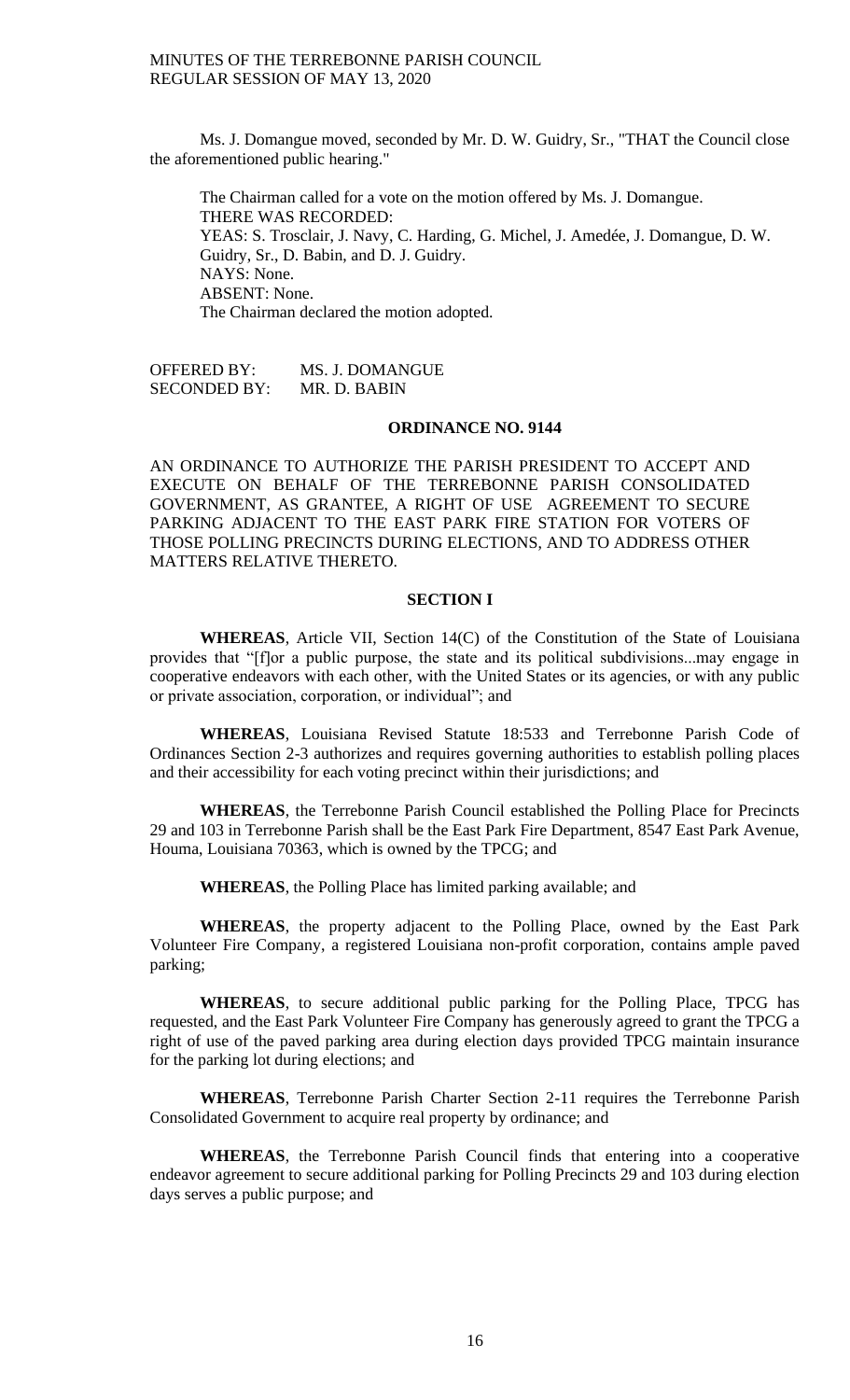**WHEREAS**, the Terrebonne Parish Council finds that any expenditure or transfer of public funds in the form of insurance premiums for liability coverage for the parking lot during election days, according to the terms of this cooperative endeavor, taken as a whole, is not gratuitous, and that it has a demonstrable, objective and reasonable expectation of receiving at least equivalent value in exchange for the expenditure or transfer of its own public funds; and

**NOW THEREFORE BE IT ORDAINED** that the Terrebonne Parish Council authorizes the Parish President, on behalf of the Terrebonne Parish Consolidated Government, to enter into a cooperative endeavor agreement with the East Park Volunteer Fire Company to secure and accept a grant of right of use of the paved parking lots situated adjacent to the East Park Fire Department, being more fully described as:

Terrebonne Tax Parcel Number 42006, situated on the Westernmost 54.8' front of Lot 1 and all of Lots 21 and 22, Block 2 of Residence Subdivision, Terrebonne Parish, Louisiana, bearing the municipal addresses of 100 Robert Street, 8541 Park Avenue, and 1900 Slatter Street in Houma, Louisiana 70363;

For title, See Terrebonne Parish Conveyance Book 460, Page 228;

Hereinafter, the "Property";

containing terms and conditions not materially different than those in the attached agreement, and any other document necessary in order to obtain and maintain such parking, subject to final approval by the Legal Department.

#### **SECTION III**

If any word, clause, phrase, section or other portion of this ordinance shall be declared null, void, invalid, illegal, or unconstitutional, the remaining words, clauses, phrases, sections and other portions of this ordinance shall remain in force and effect, the provisions of this ordinance hereby being declared to be severable.

## **SECTION IV**

This ordinance shall become effective upon approval by the Parish President or as otherwise provided in Section 2-13 (b) of the Home Rule Charter for a Consolidated Government for Terrebonne Parish, whichever occurs sooner.

This ordinance, having been introduced and laid on the table for two weeks, was voted upon as follows:

THERE WAS RECORDED: YEAS: D. J. Guidry, S. Trosclair, J. Navy, C. Harding, G. Michel, J. Amedee, J. Domangue, and D. W. Guidry, Sr., and D. Babin NAYS: None. NOT VOTING: None. ABSTAINING: None. ABSENT: None. The Chairman declared the ordinance adopted on this, the 13th day of May 2020.

Mr. D. W. Guidry, Sr. moved, seconded by Mr. J. Amedée, "THAT, there being no further business to come before the Council, the meeting be adjourned."

The Chairman called for a vote on the motion offered by Mr. D. W. Guidry, Sr . THERE WAS RECORDED: YEAS: S. Trosclair, J. Navy, C. Harding, G. Michel, J. Amedée, J. Domangue, D. W. Guidry, Sr., D. Babin, and D. J. Guidry. NAYS: None.